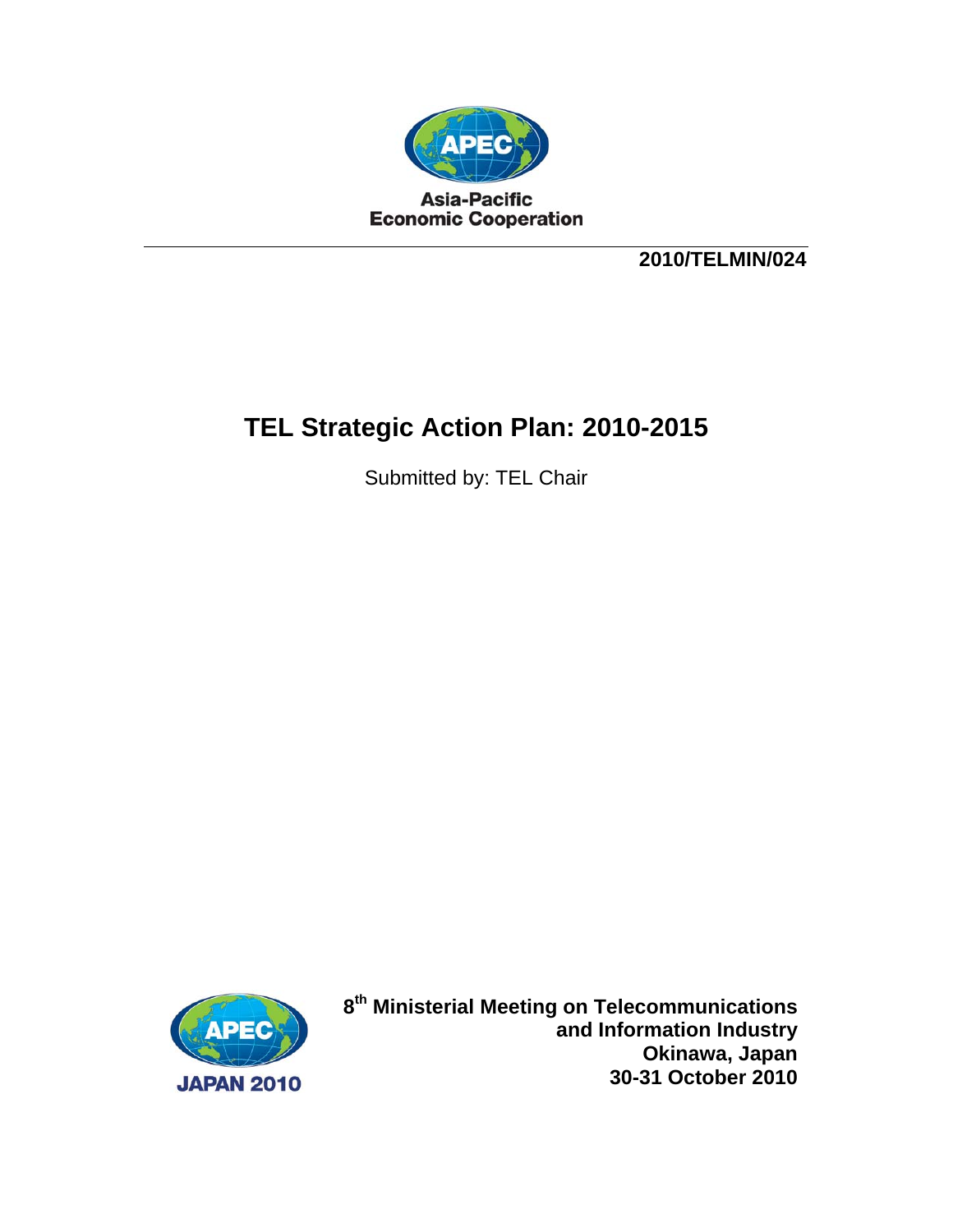# **APEC TEL Strategic Action Plan: 2010-2015**

### **Introduction**

Since APEC's inception, Leaders and Ministers have recognized the important role that ICT plays in fostering economic growth and in achieving the overarching APEC objectives of trade and investment liberalization, business facilitation and, economic and technical cooperation.

To achieve these objectives, APEC TEL will focus on the following five priorities:

- Develop ICT to Promote New Growth
- Enhance Socio-Economic Activities through the Use of ICT
- Promote a Safe and Trusted ICT Environment
- Promote Regional Economic Integration;
- Strengthen Cooperation in the ICT Sector

The following actions outline how APEC TEL will contribute to the APEC objectives and TEL priorities during the 2010-2015 timeframe.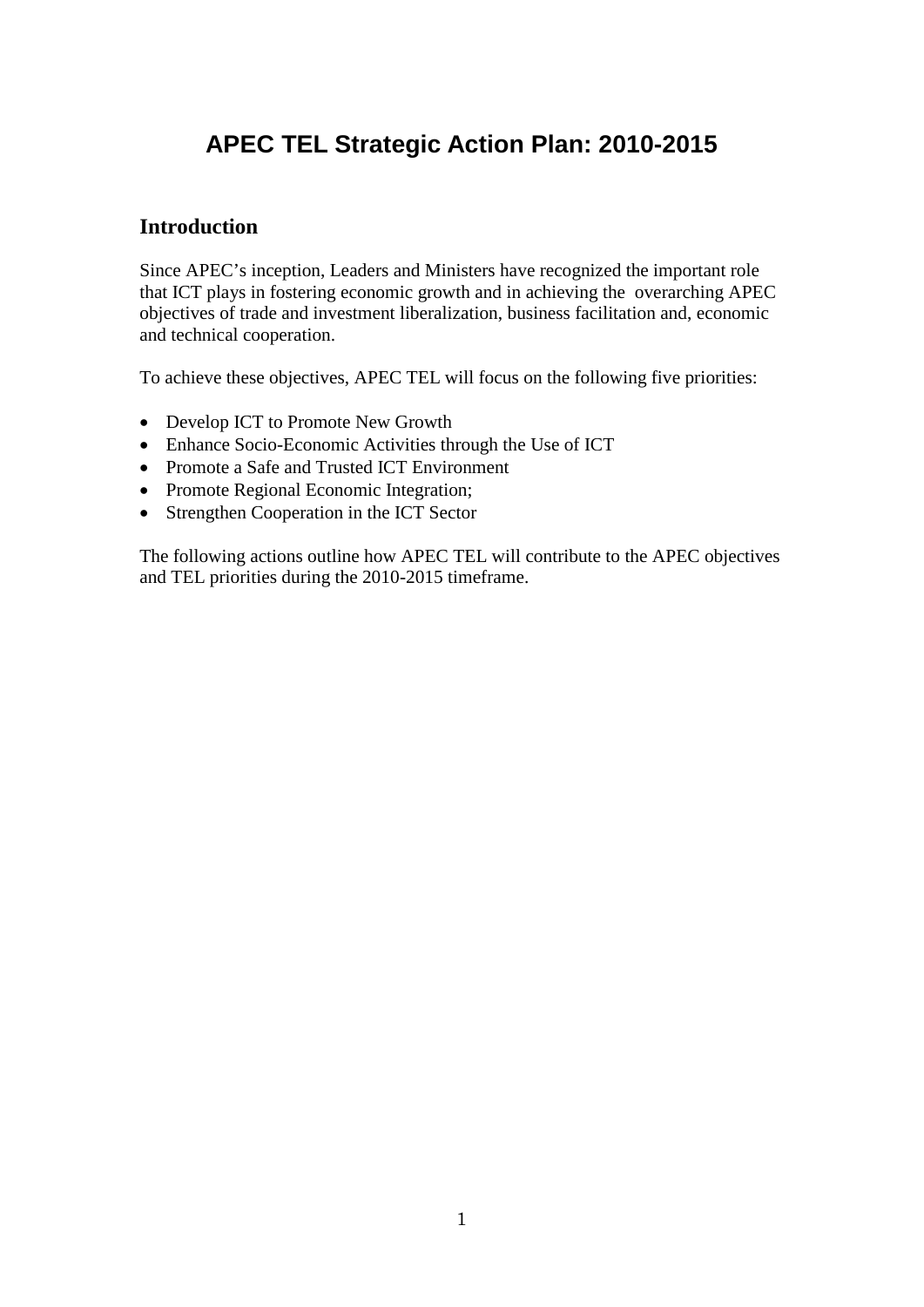# **APEC TEL STRATEGIC ACTION PLAN**

## **1. Develop ICT to Promote New Growth**

### **APEC TEL Key Areas for Action for 2010-2015**

Universal access by 2015

Expand networks to achieve universal access to broadband in all APEC economies by 2015.

Strategies to assist developing economies Identify and disseminate strategies to assist developing economies to deploy broadband networks.

ICT availability to people with special needs Encourage economies to develop and implement strategies to make ICT more accessible to people with special needs.

Regional deployment of IPv6

Promote public and private sector adoption of IPv6 infrastructure through information sharing and technological collaboration. Develop and promote guidelines to assist economies to effectively transition to IPv6.

Infrastructure sharing

Provide a platform for information exchange and the development of best practice approaches for efficient infrastructure sharing within economies.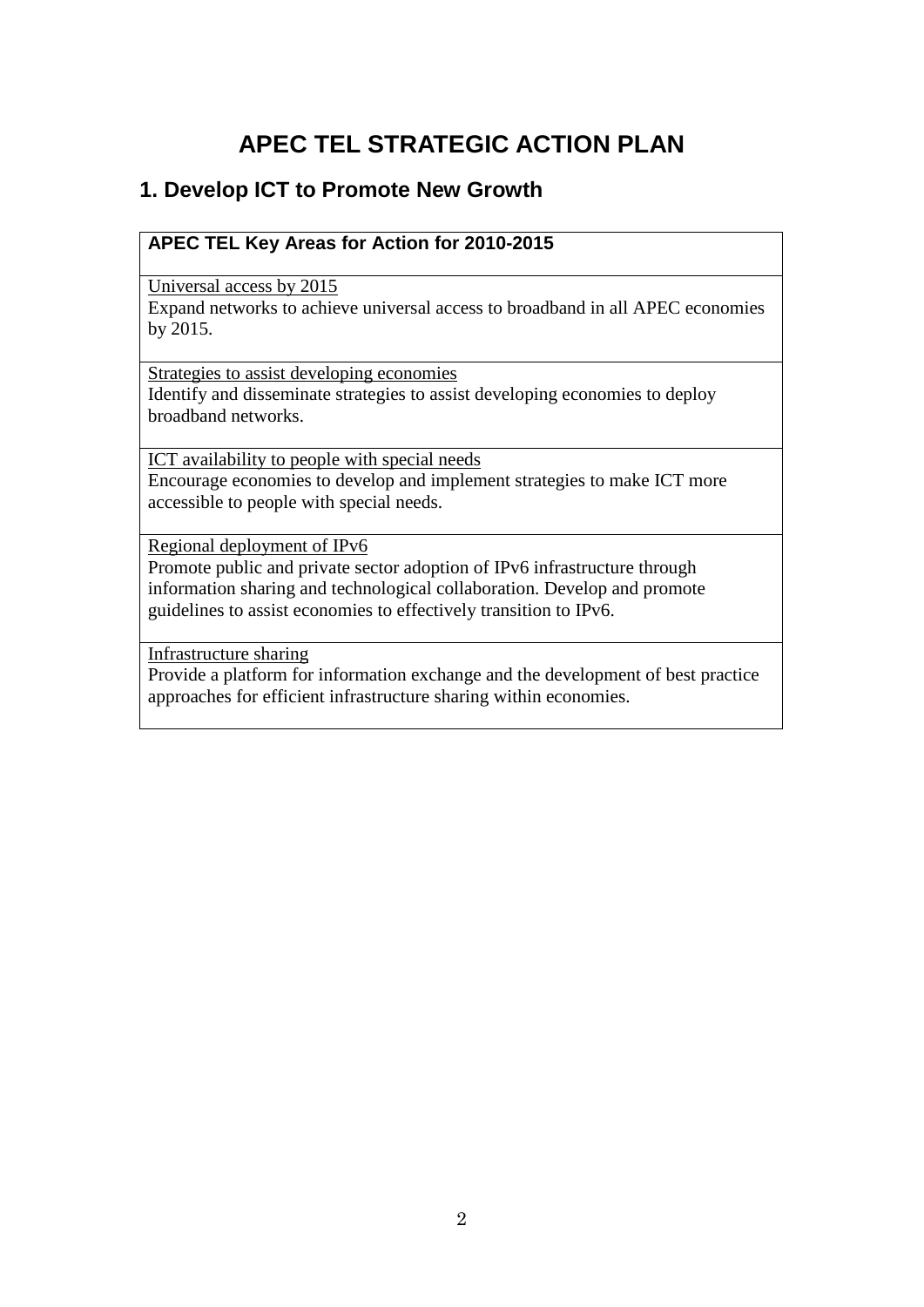## **2. Enhance Socio-Economic Activities through the Use of ICT**

### **APEC TEL Key Areas for Action for 2010-2015**

Development of innovative technologies and services

Share information and promote cooperation among economies to facilitate the introduction of advanced and emerging technologies and services such as cloud computing and grid computing.

Smart grids and sensor networks

Develop and promote ICT applications such as smart and resilient grids and sensor networks to seek outcomes including:

- enhancing economic efficiency and growth; and
- $\bullet$  environmental benefits.

.

ICT applications to drive socio-economic activities

Share best practices for ICT applications, such as

- developing and promoting best practices for public and private sectors to implement Green ICT;
- enhancing the effectiveness of disaster response by strengthening disaster management networks;
- developing and promoting best practices for using ICT to more efficiently deliver services online including e-Commerce, e-Health, e-Education, and e-Government; and
- implementing demonstration projects.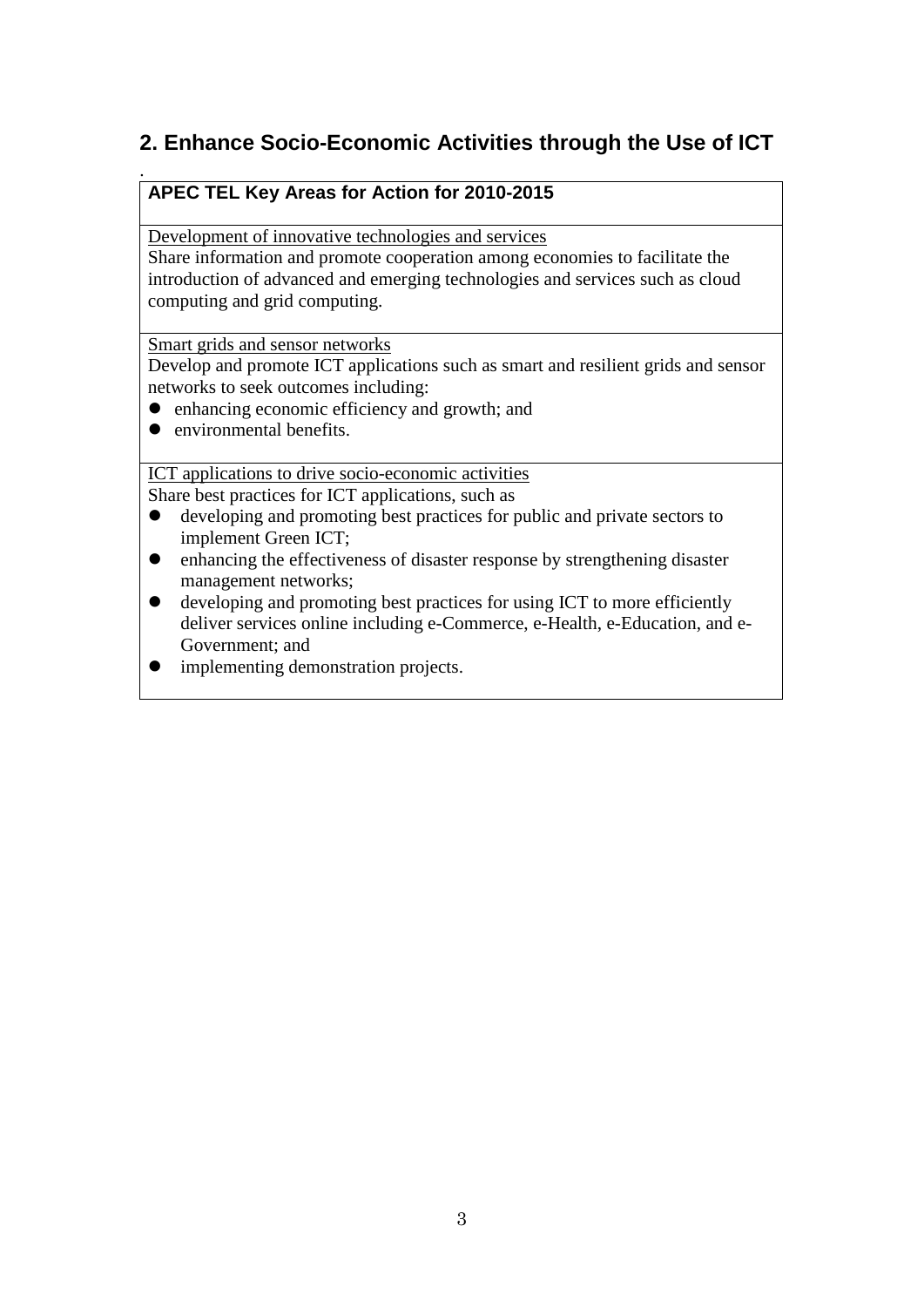## **3. Promote a Safe and Trusted ICT Environment**

### **APEC TEL Key Areas for Action for 2010-2015**

Safe and trusted ICT environment

Promote the development and dissemination of strategies for fostering a safe and trusted ICT environment, with a focus on consumer protection policies that protect personal information and promote the security of networked systems.

Cyber security capacity building

Promote the development of effective cyber security initiatives, in accordance with the *APEC Cybersecurity Strategy* and the *APEC Strategy to Ensure Trusted, Secure and Sustainable Online Environment*, including through distribution of best practice approaches, information sharing, technical cooperation, training and education.

Raising cyber security awareness

Promote and build capacity to implement effective cyber security awareness initiatives, and integrate these into broader APEC activities where possible. In particular, economies will aim to collaborate by holding an annual APEC Cyber Security Awareness Day.

Cyber security initiatives with industry

Collaborate with all relevant stakeholders, including the Internet technical community, Internet Service Providers and telecom operators, to develop options for effective cyber security initiatives against cyber threats.

Safe and secure online environments for vulnerable groups

Share information and promote policies for the protection of vulnerable groups, particularly children, from online threats. For example, by implementing capacity building initiatives that may assist economies in the efforts of ensuring a safe and secure online environment.

Internet economy

Foster a secure, safe and productive Internet economy by promoting information exchange.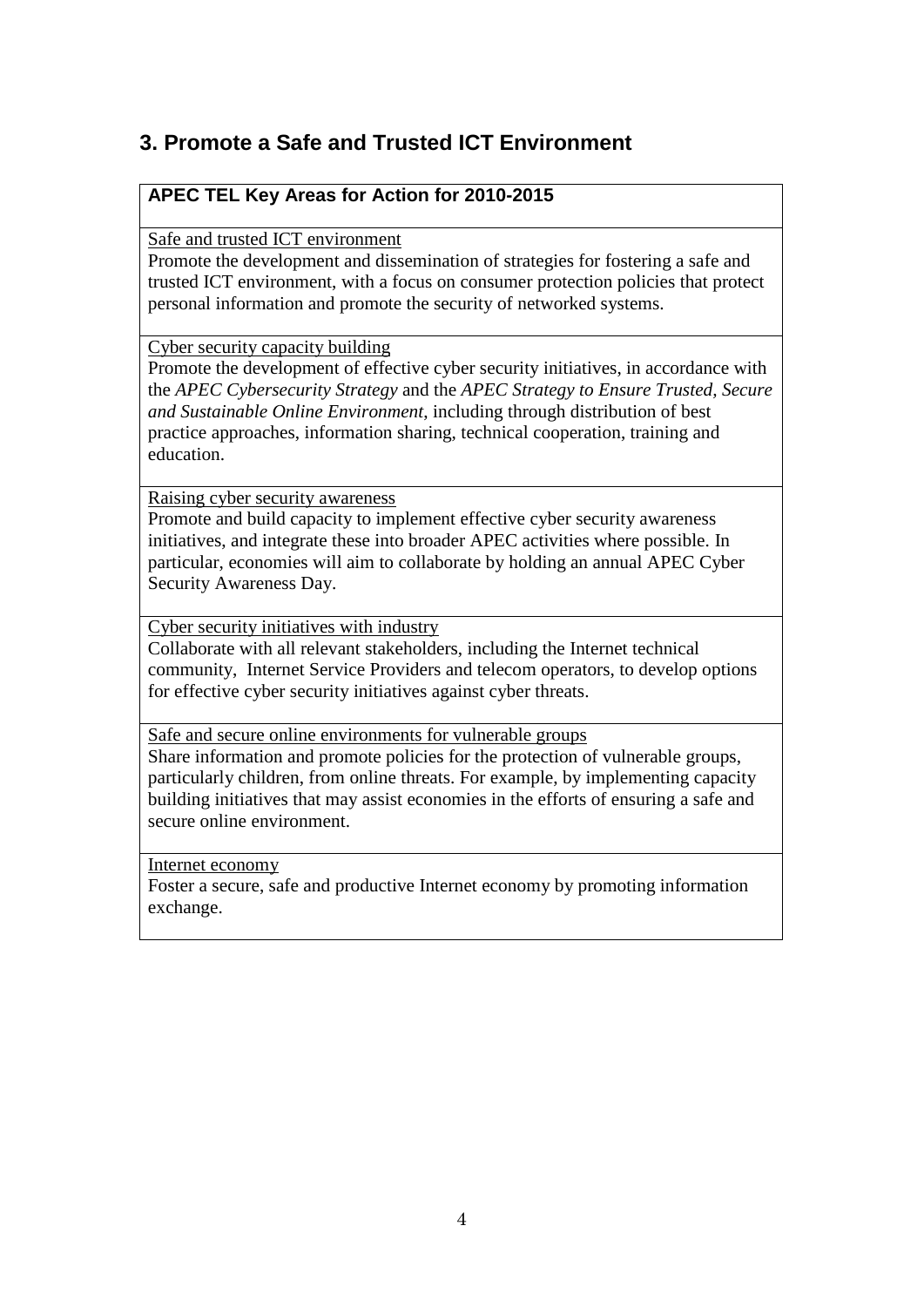## **4. Promote Regional Economic Integration**

### **APEC TEL Key Areas for Action for 2010-2015**

Free and open trade and investment

Develop ICT policy and regulatory frameworks that facilitate free and open trade arrangements within the APEC region.

Technical conformity assessments and equivalence of technical requirements Increase economies' participation in the Mutual Recognition Arrangement (MRA) for conformity assessment and implement the MRA for equivalence of technical requirements.

International mobile costs

Provide capacity building for APEC policy makers and regulators to promote competition and transparency in areas such as interconnection and international mobile roaming markets.

Encourage deployment of infrastructure and mechanisms to reduce excessive costs of interconnectivity, including through increasing industry competition by promoting free and open trade and investment.

Consumer awareness

Improve consumer awareness of communications complaint handling mechanisms, service prices and substitute technologies through the publication of reports and other awareness raising activities.

Peer learning

Encourage economies to actively participate in TEL projects and exchange knowledge and experience to facilitate streamlined regulatory measures that encourage competition and investment in the market

Submarine cable protection

Enhance submarine cable protection by consolidating and disseminating information that will reduce the incidence of disruption and expedite submarine cable repairs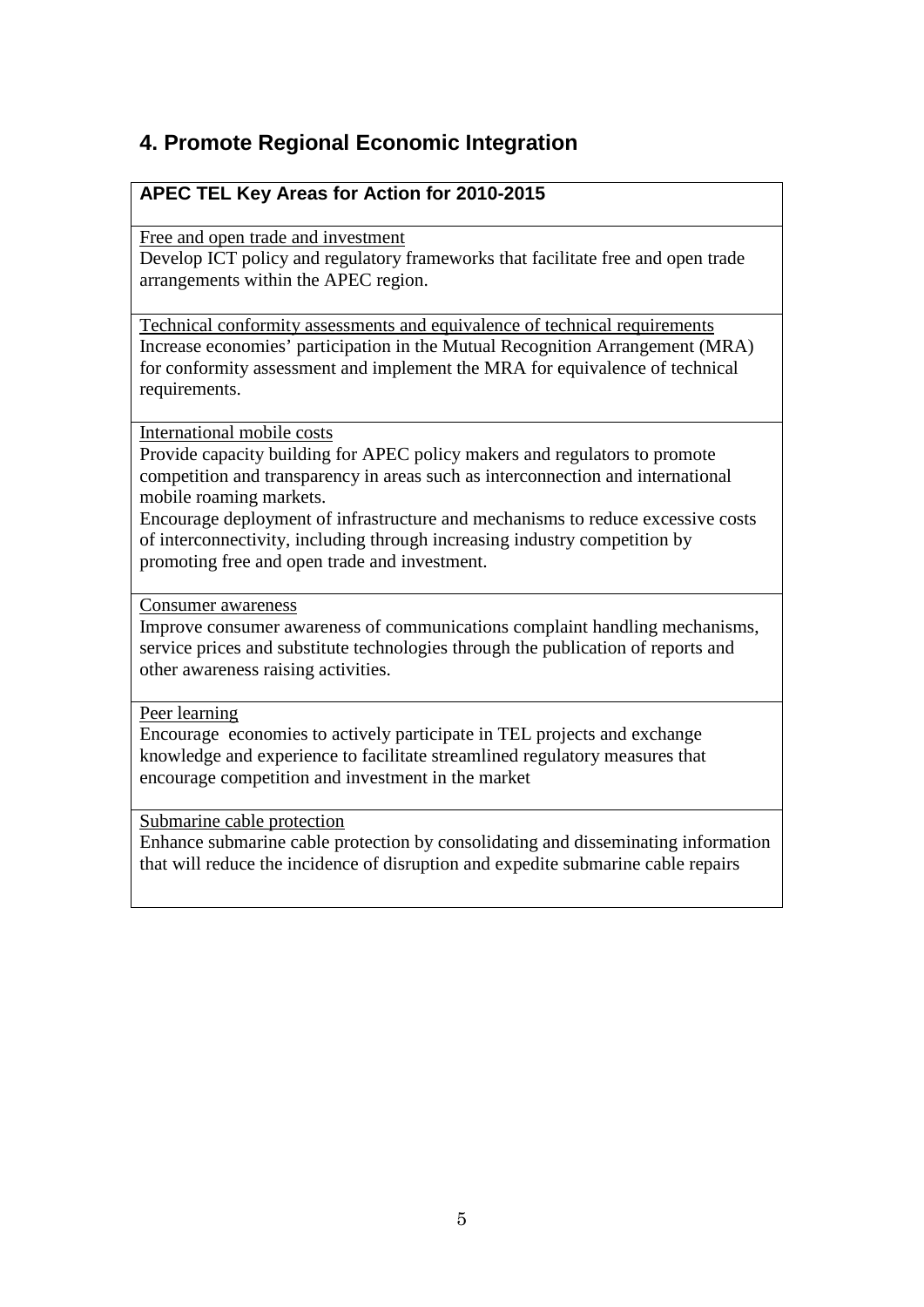## **5. Strengthen Cooperation in the ICT Sector**

### **APEC TEL Key Areas for Action for 2010-2015**

### Collaboration within APEC

Enhance coordination of ICT related activities within APEC, including with:

- the Committee on Trade and Investment to strengthen and contribute to regional economic integration, for example through contributions to the APEC Supply Chain Connectivity Framework, and promote free and open trade and investment, by identifying how ICT can enhance trade logistics.;
- the Electronic Commerce Steering Group and the Counter Terrorism Taskforce to promote a trusted ICT environment;
- the Health Working Group to identify effective e-Health applications; and
- the Emergency Preparedness Working Group to promote the benefits of using ICT for emergency preparedness and disaster prevention/mitigation.

Collaboration outside APEC

Enhance outcomes by collaborating with relevant multilateral organisations and Internet-related technical and administrative bodies on issues such as:

- developing, implementing and promoting relevant cyber security initiatives;
- reducing international communication costs; and
- addressing relevant environmental challenges.